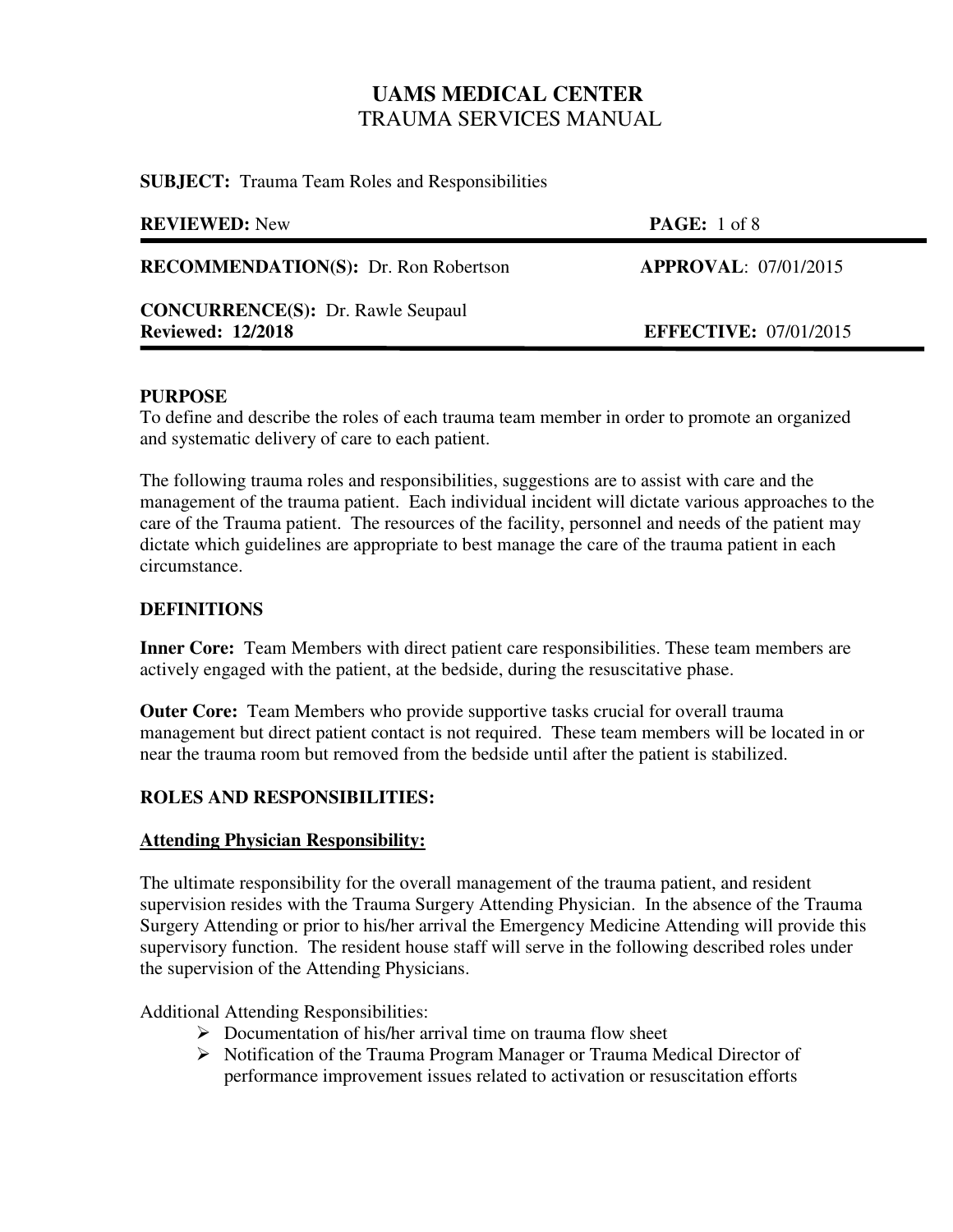**SUBJECT:** Trauma Team Roles and Responsibilities

| <b>REVIEWED:</b> New                                                 | PAGE: 2 of 8                 |
|----------------------------------------------------------------------|------------------------------|
| <b>RECOMMENDATION(S):</b> Dr. Ron Robertson                          | <b>APPROVAL: 07/01/2015</b>  |
| <b>CONCURRENCE(S): Dr. Rawle Seupaul</b><br><b>Reviewed: 12/2018</b> | <b>EFFECTIVE: 07/01/2015</b> |

- $\triangleright$  Assures appropriate communication of patient condition and plan of care to family and/or significant others present
- Coordination of care and patient disposition between the Emergency Medicine and Surgery Departments

### **Inner Core Team Members:**

### **Trauma Team Leader (Trauma Surgery or Emergency Medicine Senior Resident)**

- $\triangleright$  Responds promptly to all trauma activations and assigns individuals to specific roles as described below, and communicates these assignments to the team.
- $\triangleright$  Assures documentation of his/her arrival time on the trauma flow sheet
- $\triangleright$  Takes report from the pre hospital providers
- $\triangleright$  The trauma team leader should maintain oversight of the room and is responsible for the conduct of the resuscitation and accurate documentation of findings.
- $\triangleright$  May assume any of the tasks roles necessary in the resuscitation but should focus on coordination of the resuscitation
- $\triangleright$  Assures documentation of complete history and physical exam on the patient
- $\triangleright$  Communicates status of patient and plan of care to the family/significant others and assures that they are kept informed

## **Trauma Airway Physician (Emergency Medicine Resident)**

- $\triangleright$  Responsible for airway management and assuring cervical spine immobilization
- $\triangleright$  Responsible for conducting the primary survey and the secondary survey from the head to the level of the clavicles in conjunction with the Trauma Team Leader
- $\triangleright$  Communicates findings of the Primary survey and head and neck portions of the secondary survey to the Trauma Team Leader and Documentation Nurse

## **Trauma Physician Right (Emergency Medicine Resident)**

- $\triangleright$  Assists with transfer of patient from ambulance gurney
- $\triangleright$  Responsible for performing the FAST exam
- $\triangleright$  Assumes responsibility for delegated procedures primarily those on the right side with appropriate supervision
- Communicates all physical findings to the Trauma Team Leader and Documentation Nurse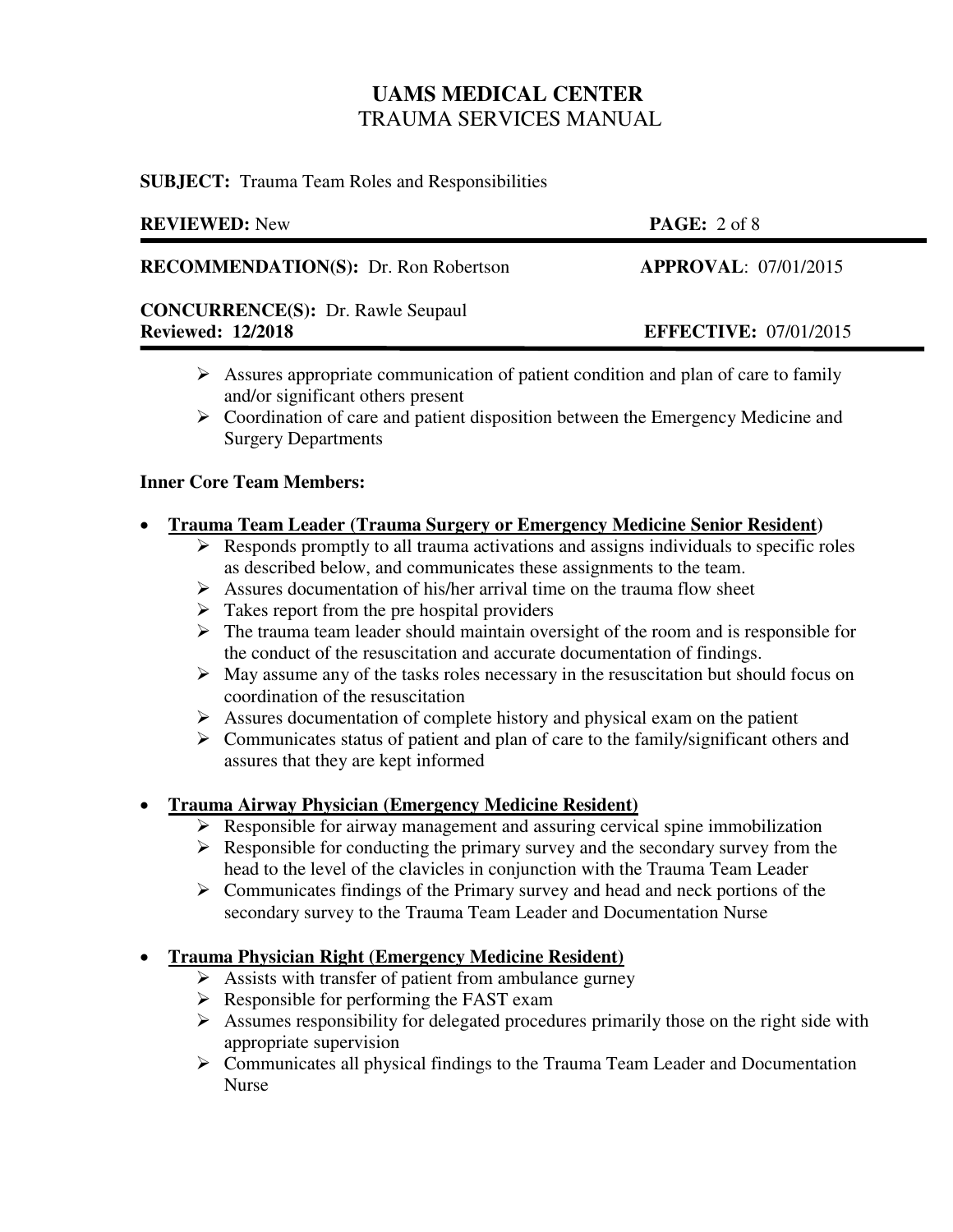**SUBJECT:** Trauma Team Roles and Responsibilities

| <b>REVIEWED:</b> New                        | <b>PAGE:</b> $3 \text{ of } 8$ |
|---------------------------------------------|--------------------------------|
| <b>RECOMMENDATION(S):</b> Dr. Ron Robertson | <b>APPROVAL: 07/01/2015</b>    |
| <b>CONCURRENCE(S):</b> Dr. Rawle Seupaul    |                                |
| <b>Reviewed: 12/2018</b>                    | <b>EFFECTIVE: 07/01/2015</b>   |
|                                             |                                |

### **Trauma Physician Left (Trauma Surgery Resident)**

- $\triangleright$  Obtains patient history
- $\triangleright$  Performs the secondary survey from the clavicles down, including back, perineum, and rectal exam
- $\triangleright$  Performs delegated procedures with appropriate supervision primarily those on the left
- Communicates findings to Trauma Team Leader and Documentation Nurse

## **Recording Physician (Trauma Surgery Resident)**

- Annotates assignments made by the team leader on the Dry-Erase board.
- $\triangleright$  Orders all diagnostic procedures, lab studies, and medications in Epic at the direction of the Trauma Team Leader and/or Attending Physician
- $\triangleright$  Responsible for contacting and coordinating consulting services (e.g. Orthopedics, ENT, Neurosurgery)
- $\triangleright$  Ensures documentation of consultation times and time of arrival of consultants with the Documentation Nurse
- $\triangleright$  Assists with vascular access, phlebotomy, and other tasks as assigned by the Trauma Team Leader

## **Trauma Primary Nurse (Documentation Nurse)**

- $\triangleright$  Coordinates the patient's care in conjunction with the Trauma Team Leader
- $\triangleright$  In collaboration with the Trauma Team Leader, assigns and/or verifies team member roles prior to the patient's arrival
- $\triangleright$  Communicates with the charge nurse and obtains information on patient status, field treatment, and response to that treatment
- $\triangleright$  Assures trauma bay is warmed prior to patient arrival
- $\triangleright$  Assures trauma labs and type and screen/crossmatch are expedited to the lab
- $\triangleright$  In collaboration with the Trauma Team Leader, assigns and/or verifies team roles prior to the patient's arrival
- Obtains and secures the Emergency Medical Services Transport records
- $\triangleright$  Documents trauma team activation times and response times for the trauma surgeon, and other MD specialists on the flow sheet
- $\triangleright$  Controls the admission of students into the room, assigns tasks.
- $\triangleright$  Defines the position where observers may stand within the room outside the flow of patient care (e.g. students)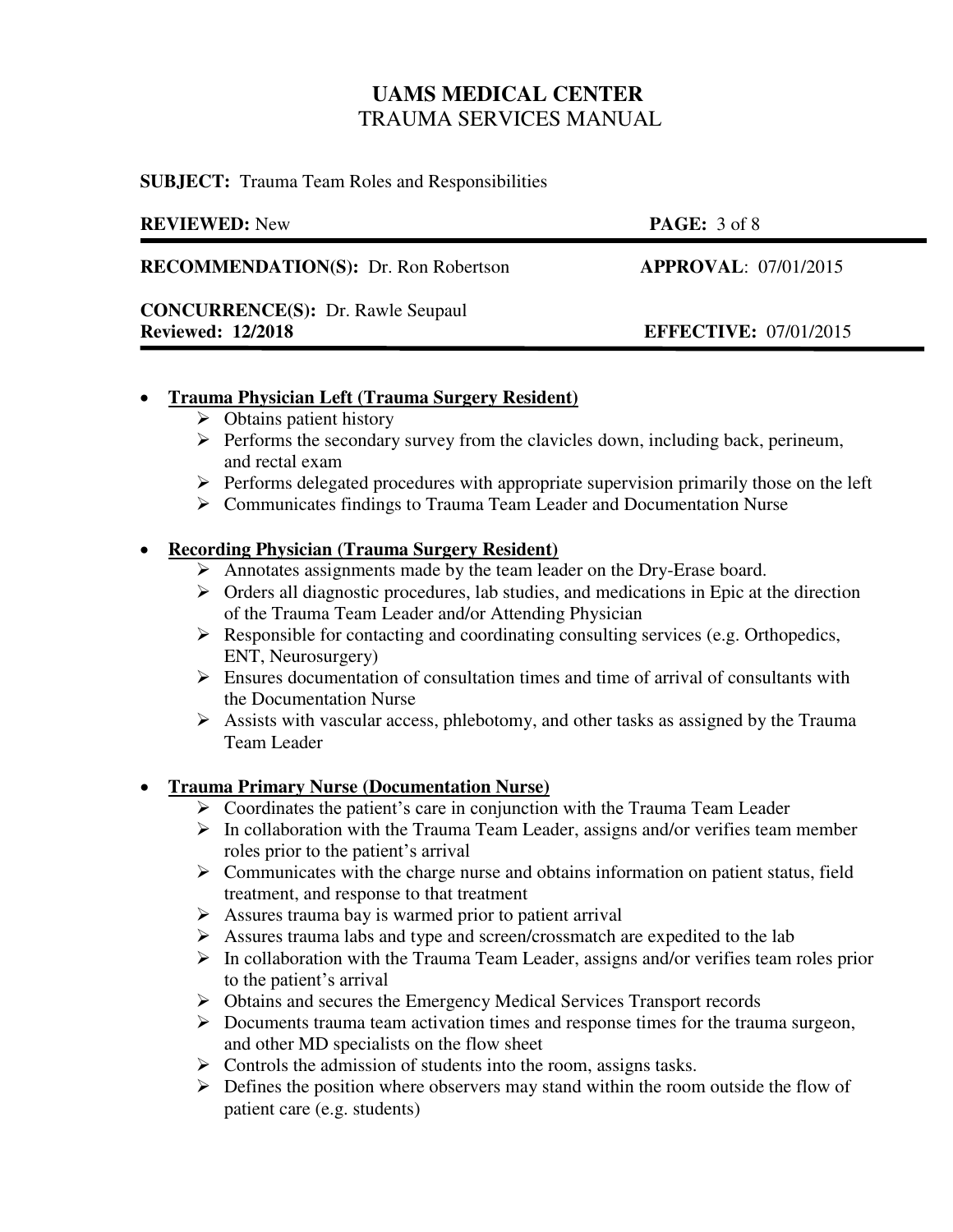**SUBJECT:** Trauma Team Roles and Responsibilities

| <b>REVIEWED:</b> New                                                 | <b>PAGE:</b> $4 \text{ of } 8$ |
|----------------------------------------------------------------------|--------------------------------|
| <b>RECOMMENDATION(S):</b> Dr. Ron Robertson                          | <b>APPROVAL: 07/01/2015</b>    |
| <b>CONCURRENCE(S): Dr. Rawle Seupaul</b><br><b>Reviewed: 12/2018</b> | <b>EFFECTIVE: 07/01/2015</b>   |
|                                                                      |                                |

- $\triangleright$  Documents a complete primary and secondary assessment
- $\triangleright$  Documents interventions and the patient's responses to therapy
- $\triangleright$  Documents diagnostic testing and the results when appropriate
- $\triangleright$  Communicates with CT technologist to facilitate transport to CT
- $\triangleright$  Documents ongoing serial assessments
- $\triangleright$  Accompanies the patient to Special Procedures, CT scanner, or ICU as indicated
- $\triangleright$  Monitors and documents intake and output and communicates with trauma team
- $\triangleright$  Communicates with family to provide information and support
- $\triangleright$  Continually evaluates team function and necessity of member participation, limiting unnecessary personnel
- $\triangleright$  Evaluates the physiologic signs for trends or changes in the patient's condition
- $\triangleright$  Ensures that interventions and diagnostics are completed, and anticipates additional interventions when appropriate

## **Trauma Resuscitation Nurse-Right**

- $\triangleright$  Assists with the transfer of the patient to the ED stretcher, and the removal of clothing
- $\triangleright$  Reports the patient's initial set of vital signs, and communicates to the team and Trauma Primary Nurse (in coordination with the ED Trauma Technician)
- $\triangleright$  Ensures adequate vascular access for fluid resuscitation, based on patient condition. If necessary, establishes large bore IV and ensures that IV's established prior to arrival are patent and adequately secured
- $\triangleright$  Obtains blood specimens for laboratory analysis. The priority specimen is Type and Cross-match
- $\triangleright$  Obtains serial vital signs and serial GCS as patient condition warrants
- $\triangleright$  Assists Trauma Nurse left with administration of warmed IV fluids and blood if indicated
- $\triangleright$  Assists with immobilization of fractures, and management of soft tissue injuries
- $\triangleright$  Assists with placement of treatment adjuncts (NG/OG, Foley)
- $\triangleright$  Assists with procedures performed by trauma physician right

## **Trauma Resuscitation Nurse-Left**

 Ensures adequate vascular access for fluid resuscitation, based on patient condition. If necessary, establishes large bore IV and ensures that IV's established prior to arrival are patent and adequately secured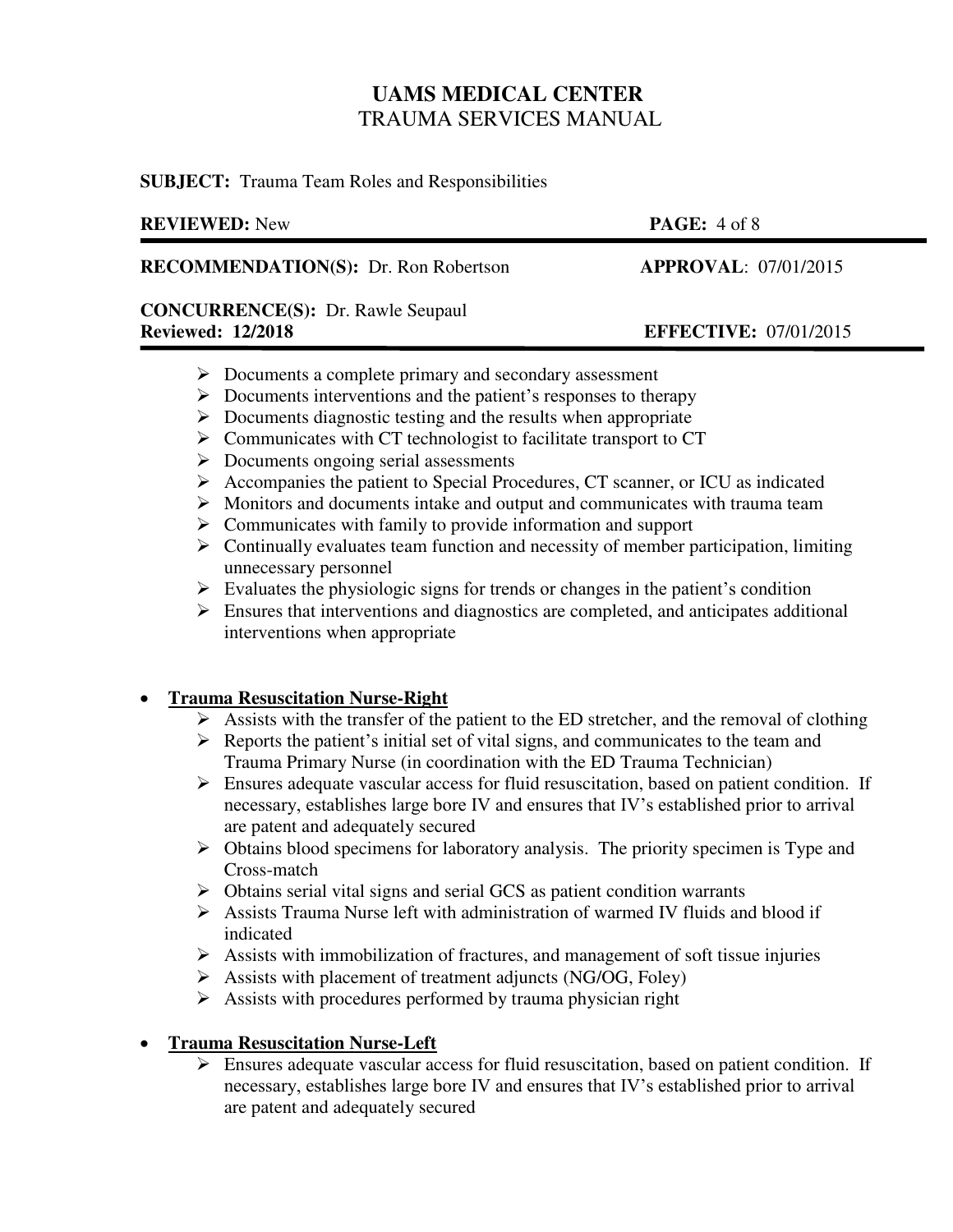**SUBJECT:** Trauma Team Roles and Responsibilities

### **REVIEWED:** New **PAGE:** 5 of 8

**RECOMMENDATION(S):** Dr. Ron Robertson **APPROVAL**: 07/01/2015

## **CONCURRENCE(S):** Dr. Rawle Seupaul **Reviewed: 12/2018 EFFECTIVE:** 07/01/2015

- $\triangleright$  Prepares and labels lab tubes
- $\triangleright$  Obtains and reports patient temperature
- Administers blood products as ordered
- **Ensures patient warming measures are implemented**
- $\triangleright$  Assists with procedures performed by trauma physician left
- $\triangleright$  Provides emotional support to the patient
- $\triangleright$  Administers medications as directed

### **Respiratory Therapist**

ׇ֡֬֡

- $\triangleright$  Prepares airway and intubation equipment prior to the patient's arrival, as indicated
- $\triangleright$  Applies and monitors pulse oximetry and patient's response to interventions
- $\triangleright$  Assists Airway physician with management of airway and administration of oxygen
- $\triangleright$  Secures and reassesses tube placement throughout resuscitation and **Stabilization**
- $\triangleright$  Places the patient on the ventilator and confirms the settings with the trauma team leader
- Obtains ABGs as requested and reports results to trauma surgeon and the trauma primary nurse for documentation
- $\triangleright$  Applies continuous ETCO2 monitoring device
- $\triangleright$  Accompanies the patient to Special Procedures, CT scanner, or ICU as indicated
- $\triangleright$  Assists in maintaining C-spine precautions

### **Emergency Department Technologist**

- $\triangleright$  Obtains full set of vital signs and initiates cardiac monitoring
- $\triangleright$  Prepares equipment for procedures as indicated by the trauma team
- $\triangleright$  Gathers patient valuables for the Primary Trauma Nurse
- $\triangleright$  Performs Istat testing and expedites results back to the trauma team
- $\triangleright$  Assists with removal of clothing
- $\triangleright$  Applies warming measures: blankets, room warming, bair hugger
- $\triangleright$  Obtains blood cooler from the blood bank upon initiation of the MTP
- $\triangleright$  Performs compressions during CPR

## **•** Trauma APN

- $\triangleright$  Responds to trauma team activations while in-house
- $\triangleright$  Performs delegated procedures with appropriate supervision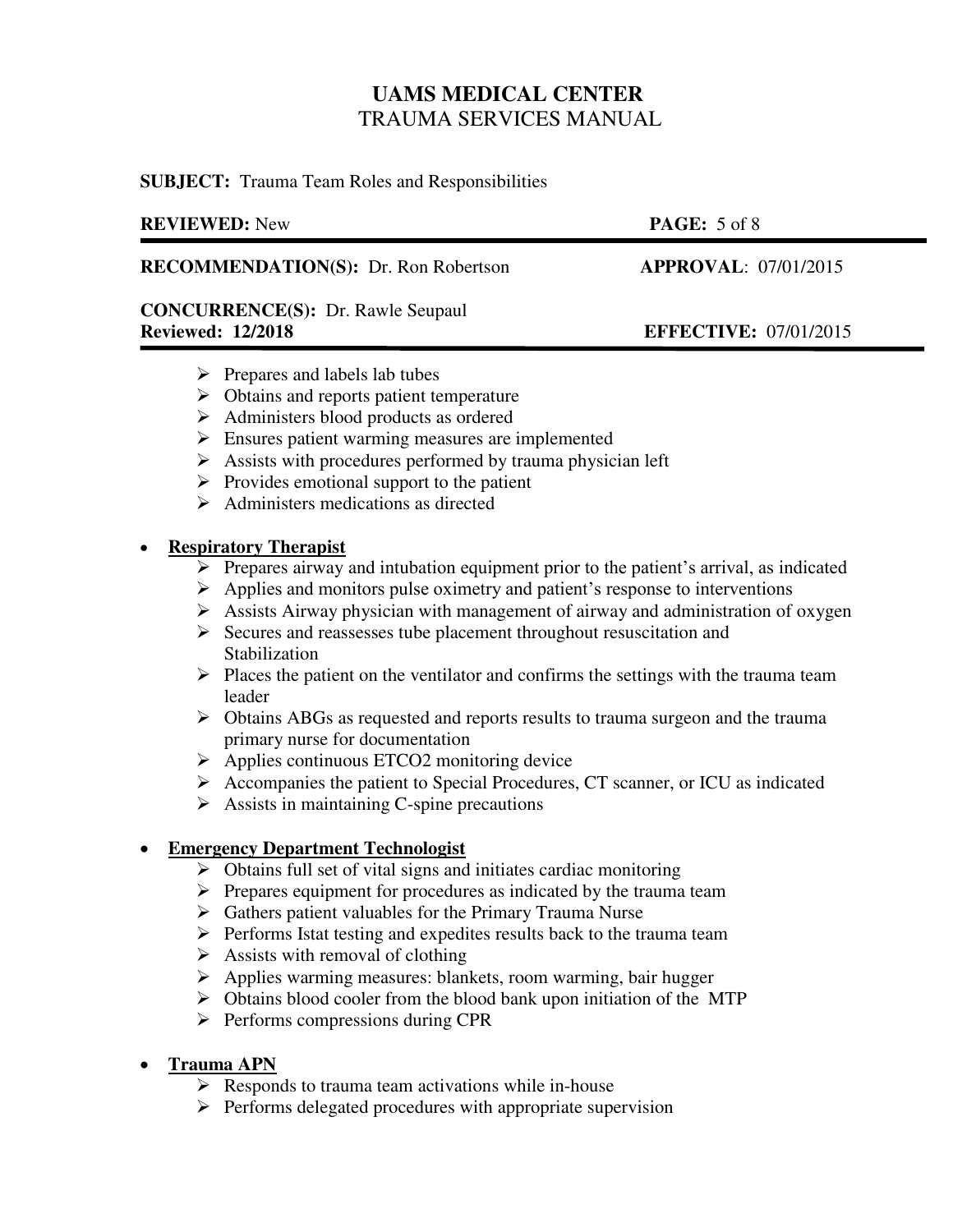**SUBJECT:** Trauma Team Roles and Responsibilities

| <b>REVIEWED:</b> New                        | <b>PAGE:</b> 6 of 8          |
|---------------------------------------------|------------------------------|
| <b>RECOMMENDATION(S):</b> Dr. Ron Robertson | <b>APPROVAL: 07/01/2015</b>  |
| <b>CONCURRENCE(S):</b> Dr. Rawle Seupaul    |                              |
| <b>Reviewed: 12/2018</b>                    | <b>EFFECTIVE: 07/01/2015</b> |
|                                             |                              |

- $\triangleright$  Assists with contacting and coordination of consulting services
- $\triangleright$  Communicates with family/significant others
- $\triangleright$  Serves as a liaison between nursing staff and trauma service
- $\triangleright$  Assists in patient advocacy

## **Trauma Program Manager/Trauma Clinical Coordinator**

- $\triangleright$  Responds to all Level I trauma activations while in-house
- $\triangleright$  Collaborates with the Trauma Service attending and residents on trauma program Policies and procedures
- $\triangleright$  Serves as a liaison with pre-hospital care providers
- $\triangleright$  Serves as a liaison with family

### **Outer Core Team Members:**

### **Operating Room Supervisor**

- $\triangleright$  Responds to all Level I trauma activations
- $\triangleright$  Collaborates with the trauma surgeon to assess the need for immediate surgery
- $\triangleright$  Facilitates OR availability and readiness
- $\triangleright$  Directs preparation of OR suite in order to receive the patient in a rapid time frame, if surgical intervention is required

## **Blood Bank**

 $\triangleright$  Monitors the Trauma Activation pager and the Emergency Department blood safe utilization in anticipation of Mass Transfusion

## **Radiology Technologist**

- $\triangleright$  Responds to all trauma team activations
- $\triangleright$  Upon patient arrival, takes films as directed by the trauma surgeon or ED physician
- $\triangleright$  Processes films in digital radiography system and makes them available for viewing by the trauma surgeon or ED physician to review

## **CT Technician**

 $\triangleright$  Upon activation of trauma, completes current scans and does not start any new patient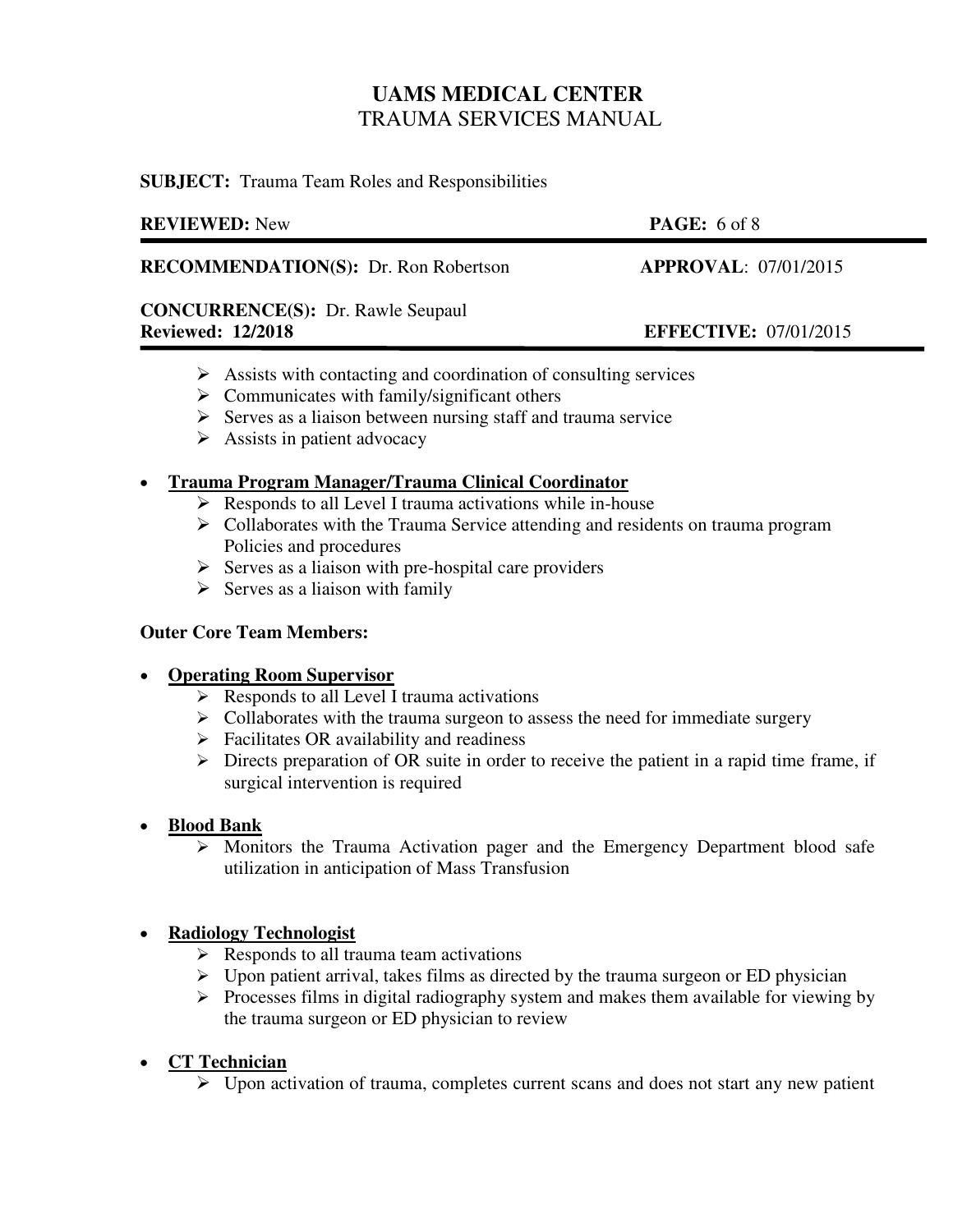**SUBJECT:** Trauma Team Roles and Responsibilities

| <b>PAGE:</b> $7 \text{ of } 8$ |
|--------------------------------|
| APPROVAL: 07/01/2015           |
|                                |
| <b>EFFECTIVE: 07/01/2015</b>   |
|                                |

until released by the Trauma Team Leader or the Trauma Primary Nurse.

- $\triangleright$  Expeditiously performs ordered CT Scans
- $\triangleright$  Promptly submits scans and reformatted images to Radiologist for interpretation

## **Medical Student**

- $\triangleright$  May participate in the resuscitation of the trauma patient with responsibilities appropriate to level of training.
- $\triangleright$  Participation is supervised by the Attending Physician in conjunction with the resident staff present.
- $\triangleright$  Examples of appropriate participation with direct supervision include but are not limited to:
	- $\blacksquare$  CPR
	- Direct pressure application for hemorrhage control
	- Application of splints, tourniquets, bandages, etc.
	- Assistance with suture of lacerations
	- Assistance with maintenance of spinal immobilization (log-roll)

## **Chaplain**

- $\triangleright$  Assists in the identification of the trauma patient and in obtaining pertinent patient information
- $\triangleright$  Assists in locating and contacting the patient's family or significant other(s)
- $\triangleright$  Provides psychosocial assessment and intervention for the patient and family
- $\triangleright$  Provides pastoral and emotional support for patient, patient family, and staff
- $\triangleright$  Acts as a patient and family advocate

## **ED Registrar**

- $\triangleright$  Facilitates prompt registration of patients in hospital computer system
- $\triangleright$  Communicates with the Trauma Primary Nurse to obtain other patient information
- $\triangleright$  Ensures that appropriate patient arm band is placed on the patient

## **UAMS Police**

- $\triangleright$  Provides crowd control outside the Trauma resuscitation room and in the ambulance bay
- $\triangleright$  Secures ED from unauthorized visitors